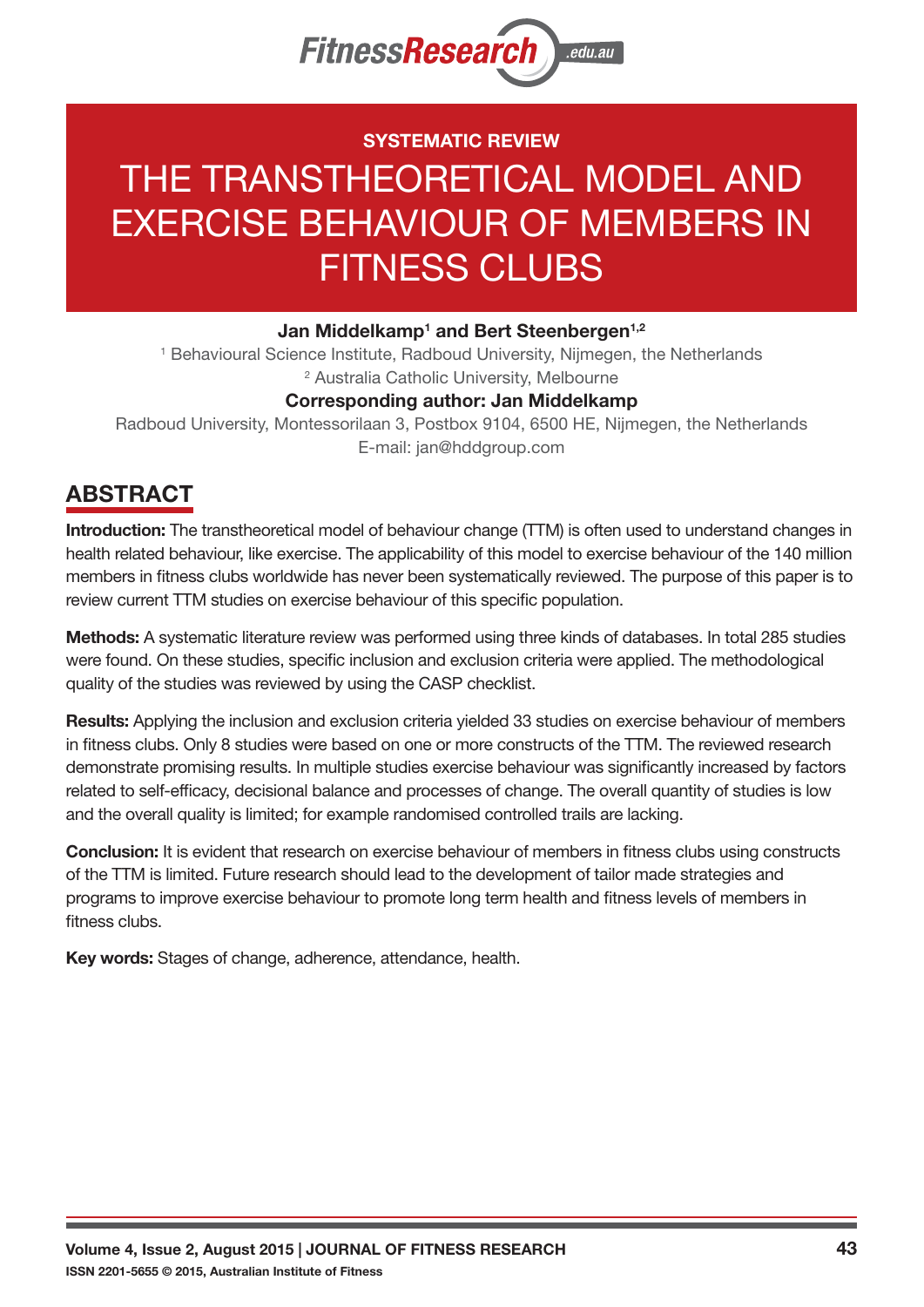#### **INTRODUCTION**

It is well documented that physical activity (PA) and exercise are beneficial for health. This holds for individuals as well as for the population in general<sup>1</sup> 2 . This review focuses on exercise, defined as planned, structured, repetitive bodily movements with the intention to improve or maintain (physical) fitness or health<sup>3</sup>. In fitness clubs, members predominantly exercise for health benefits<sup>4</sup>. Several studies demonstrate that exercise behaviour, meaning the adaption of new behaviour and the maintenance of existing behaviour (adherence), is problematic<sup>5</sup>.

To systematically study and understand exercise behaviour, several social-cognitive models have been put forward. The transtheoretical model (TTM) is frequently used to study different kinds of health behaviours, including smoking, physical activity and exercise. In different populations and settings, the existence of significant relationships between the TTM and exercise behaviour have been demonstrated6 <sup>7</sup> <sup>8</sup> . To increase exercise behaviour, an in-depth understanding of the development of this specific behaviour and its change over time is needed, which makes the TTM useful as a theoretical model. Furthermore, the TTM is an integrative model, combining multiple theories or constructs increasing the understanding of complex behaviours like exercise.

The model was originally developed for smokers that wanted to change their behaviour without professional intervention, the so-called selfchangers. It describes four key variables: a. stages of change; b. decisional balance; c. self-efficacy and d. processes of change. The stages of change contain five main stages to cease an unhealthy or adopt a healthy behaviour (like exercise), or six stages if the termination/relapse stage is also included<sup>9</sup>. The stages are: Pre-contemplation: people who aren't currently active and do not intent to exercise in the nearby future (approximately 6 months). Contemplation: people who aren't currently active, but do intent to exercise sometime in the next 6 months. Preparation: this group contains people who are not or irregularly active, but are preparing to exercise (within the next 30 days). Action: people

who made a change in their behaviour and are currently exercising, but have only started recently (6 months). Maintenance: people who have been exercising for some time, for at least six months, and for who exercise has become a reasonably stable characteristic.

The decisional balance is the second construct of the TTM, and contains two main scales of Pros and Cons for changing behaviour. There are four dimensions for Pros: useful benefits for the self; useful benefits for others; self-approval; approval of others. There are also four dimensions for Cons: useful losses for the self; useful losses for others; self-disapproval; disapproval of others. The Pros and Cons are important for influencing persons in an early stage (pre-contemplation – preparation) to the action stage. The third construct is selfefficacy<sup>10</sup>, which involves the degree of confidence a person has that he or she will not engage in a problem behaviour in tempting situations. In short, self-efficacy is a person's belief in capabilities to overcome personal, social and environmental barriers to exercise. The fourth construct measures ten processes of change, which can be divided in five experimental or cognitive processes and five behavioural processes. The five cognitive processes are: consciousness raising (e.g. looking for information); dramatic relief (e.g. emotional aspects of change); environmental reevaluation (e.g. assessment of how inactivity affects society); self-reevaluation (e.g. assessment of personal values) and social liberation (e.g. awareness, availability and acceptance of active lifestyles in society). The five behavioural processes are: counter conditioning (e.g. substituting physical activity for sedentary leisure choices); helping relationship (e.g. using social support during change); reinforcement management (e.g. self-reward for change); self liberation (e.g. commitment and self-efficacy beliefs about change); stimulus control (e.g. managing situations that prompt inactivity or activity)<sup>11 12</sup>.

Spencer et al. (2006) reviewed 150 studies using the TTM. The majority of the studies addressed middle-class, white, female populations, thereby limiting the generalisability of findings to some extent. A total of 31 stage-matched intervention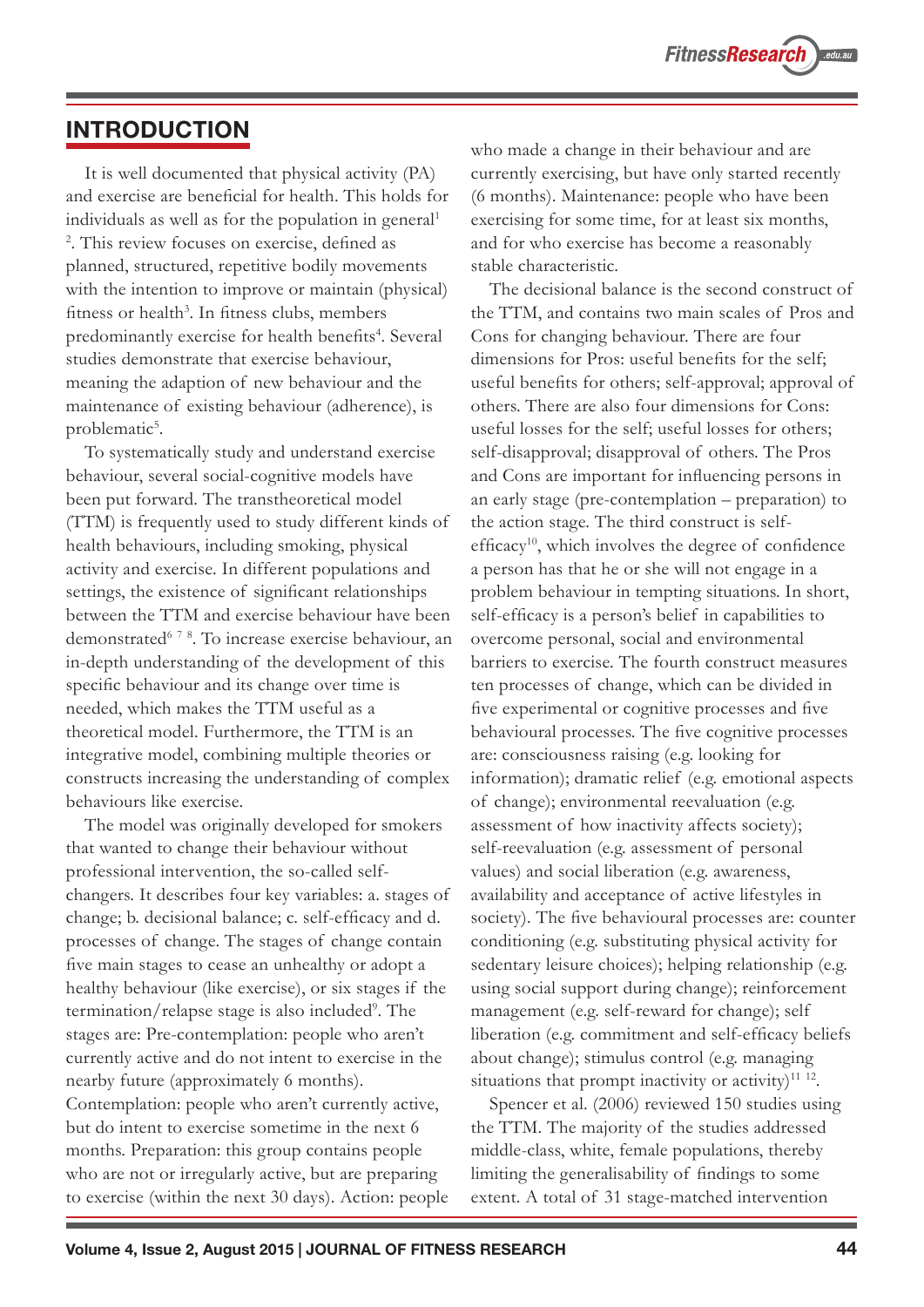studies were reviewed and 25 studies were shown to be successful in motivating participant towards higher stages and increased amounts of exercise. In the 15 studies that compared a matched intervention to a non-matched intervention, only slightly more than half of the studies found stagematched interventions to be superior. Although the applicability of the TTM to exercise behaviour seems promising, the current state of the literature is inconclusive. This might partly be explained by limitations of the current studies. According to Fallon et al. (2005) and Spencer et al. (2006), the most important limitations are: Lack of diverse and representative participants; Lack of longitudinal studies; Different definitions of exercise; Most studies rely on self-reports instead of objective measurements; Some studies do not include all five TTM constructs; Differences between men and women are not taken into account; Lack of validity for several constructs (although some evidence), such as decisional balance and processes of change. A more recent study provided longitudinal evidence for the use of TTM constructs to predict maintenance or increase in exercise levels for a random, multi-ethnic population<sup>13</sup>.

#### **Population of Members in Fitness Clubs**

According to the International, Health, Racquet and Sportsclub Association (IHRSA), the global fitness club sector has about 140 million members, of which  $50\%$  were males<sup>14</sup>. Based on estimations of IHRSA, the global fitness sector counts 160,000 fitness clubs<sup>15</sup>. IHRS $A^{16}$  uses the concepts fitness club and health club simultaneously. A fitness club is described as a facility that contains a Health and Fitness room with resistance training and (optional) cardiovascular equipment. The facility must be open to the general public on either a pay and play or membership basis. In the number of clubs, IHRSA includes public and private facilities. IHRSA (2010) defines a member as a person that has paid a membership of a fitness club. This definition has an important implication: if a member only pays but never visits the club or never exercises, he/she is still a member and will not be regarded as a dropout. This is problematic from a health perspective

because if people do not exercise there will also be no effect on the level of fitness or health.

Based on an initial review of Baart de la Faille et al. (2012), the applicability to exercise behaviour of members in fitness clubs has never been systematically assessed and empirical studies on this population seems scarce. On one hand, existing studies using the TTM in other populations, such as cardiac patients or college students, can be used to understand and improve exercise behaviour in fitness clubs. On the other hand, the context in fitness clubs has its own specific and unique characteristics, which demands a study on its own. For example, members in fitness clubs are generally healthy adults, which differs from populations like cardiac patients. Members also have to visit the club to exercise, which is different from situations such as home fitness. Another factor is that members usually pay a substantial membership fee per month, globally on average AUD 80 to get access to the club, in contrast to (for example) students who often pay low or no membership fees<sup>17</sup>.

The objective of this paper is to review the existing literature on exercise behaviour of members in fitness clubs. The main research question is: what is the quantity and quality of studies on exercise behaviour of members in fitness clubs applying the TTM and which implications for future research can be found? Included studies were assessed on methodological quality. The purpose of this paper is to review the current state of research on exercise behaviour of members in fitness clubs, and to provide directions for future research.

#### **METHODS**

Since it was expected that the amount of studies using the TTM towards the topic of this paper would be low, the review initially focused on all existing studies on exercise behaviour in fitness clubs. To search for studies, three main databases were used in January 2013, yielding seven sources in total. First, the databases Pubmed, Sportdiscus, Cochrane and Web of Knowledge were searched. Second, more general sources were searched such as Google scholar and Google. Third, studies and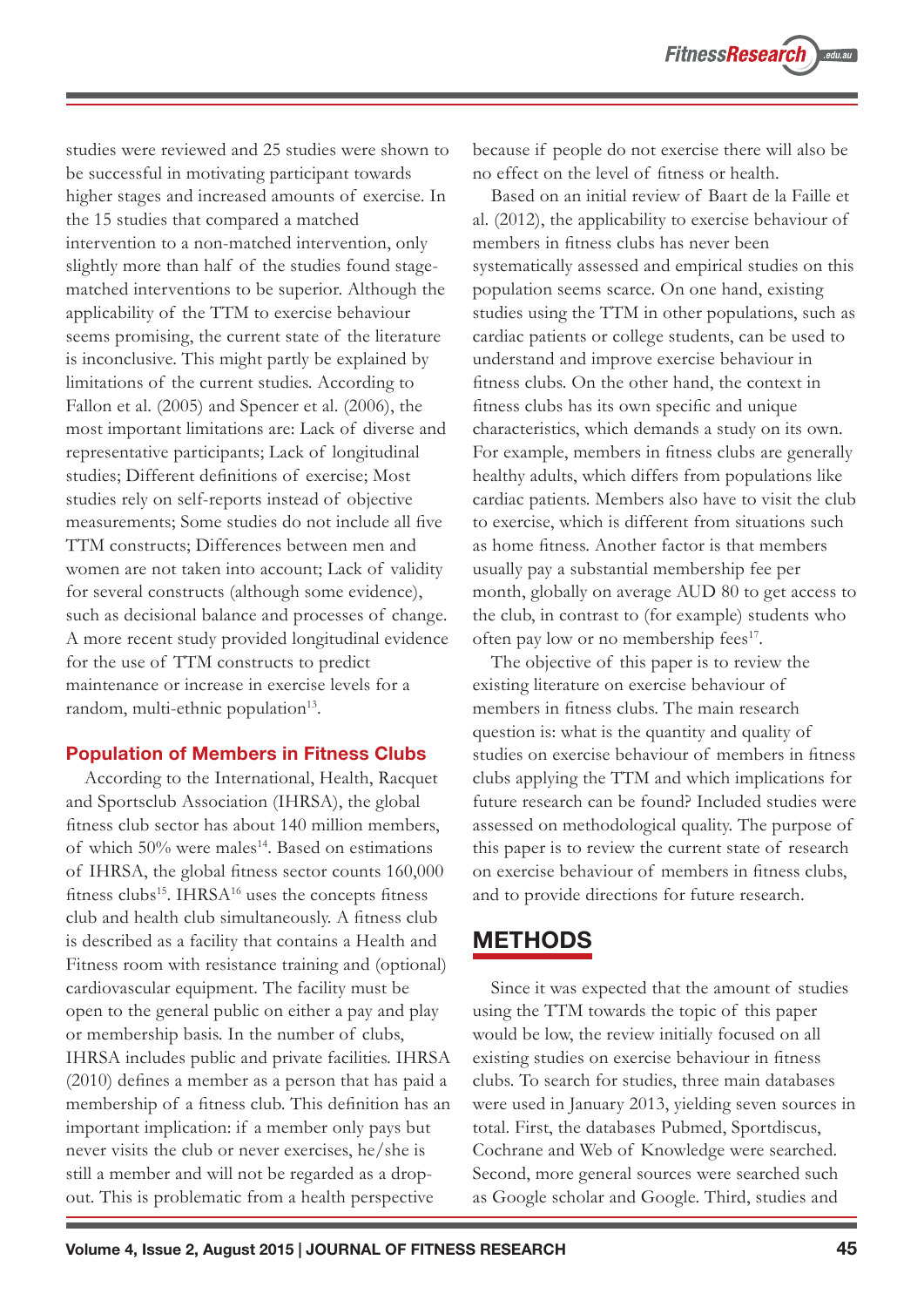literature were collected from the different fitness sector associations. Studies with the following search terms were included: exercise behaviour, health clubs, fitness clubs, retention fitness centre, motivation fitness centre, adherence health club, motivation health club, attendance fitness. This yielded in a total of 285 studies related to exercise behaviour. The search primarily focused on publications in English, but also articles in the Spanish, French, German and Dutch language were found.

The studies were screened on the two exclusion criteria: the environment of the study and the participants of the study. Since the review focused on exercise behaviour in fitness clubs, all studies characterised as home-based, community-based, work-based, clinical-based and school or collegebased, were excluded. Because the main population of fitness clubs exists of healthy adults<sup>18</sup>, research on kids  $($  <18), elderly  $($  >65), and patients (like cardiac, diabetes, cancer, hypertension, low back pain) were excluded. In total, 44 research studies on exercise behaviour of members in fitness clubs were selected. Nine are fitness sector studies. These studies are not peer-reviewed and generally show a lack of scientific methodological reporting. For these reasons, they were excluded. Of the remaining 35 peer-reviewed studies, another two were excluded because these publications focus on economic factors and did not study exercise behaviour.

#### **RESULTS**

In the 33 studies, the participants were labeled by the stage of change (Table 1). In most studies, the members were in the action or maintenance stage. Only one publication included the preparation stage. In four studies it was not clear in which stage the members were in.

In total only 8 studies used constructs of the TTM. Below, these 8 studies will be summarised. Nigg et al. (1997) tested the decisional balance sheet (DBS). The experimental group received a phone call and were asked to think systematically and record the expected gains and losses of exercising

in a fitness centre. Members reported twice as many Pros as Cons. Pros were: good equipment/facilities and social interaction. Cons were: crowded conditions and lack of equipment. Attendance declined from the 4th week baseline to the 8th week in control and placebo group, but less change in experimental group. DBS was effective to keep attendance up<sup>19</sup>. Annesi (2003) tested the effect of a multiple component behaviour change treatment package (for 36 weeks), partly based on the constructs of self-efficacy and processes of change. The package included strategies like relapse prevention, self-reinforcement, and contracting. All studies (US, Great Britain and Italy) showed a significantly higher attendance (13-30%) and less drop-out (30-39%) for the treatment group<sup>20</sup>. This coach-approach system was also tested in Annesi  $(2004b)^{21}$ , Annesi  $(2007)^{22}$ , Annesi and Unruh  $(2007)^{23}$  and Annesi et al.  $(2011)^{24}$  and proved again that adherence was positively influenced by the intervention. Cox et al.  $(2003)^{25}$  compared home versus fitness centre based exercise for 18 months, using the stages of change constructs. The centre based group had higher adherence than the home based group (97, 94, 81% versus 87, 76, 61%) at respectively 6, 12 and 18 months. The levels of drop-out ranges from 3 to 39%. Levesque et al.  $(2003)^{26}$  studied how learned resourcefulness is related to spontaneous process of change in 6 months, at adult members ( $n = 104$ ) in the preparation stage of the TTM. Learned resourcefulness are regulatory skills that enable a person to self-control his/her behaviour. Persons with stronger self-regulatory capacity use more processes of change over time. They try harder in attempting to maintain exercise involvement.

The remaining included studies that are not based on TTM constructs, and for that reason not discussed above, are described briefly in Table 1.1 for case-control studies27 <sup>28</sup> <sup>29</sup> <sup>30</sup> <sup>31</sup> <sup>32</sup> <sup>33</sup> <sup>34</sup> 35 and 1.2 for cross-sectional studies36 <sup>37</sup> <sup>38</sup> <sup>39</sup> <sup>40</sup> <sup>41</sup> <sup>42</sup> <sup>43</sup> <sup>44</sup> <sup>45</sup> <sup>46</sup> <sup>47</sup> <sup>48</sup> <sup>49 50</sup>. Below, the methodological quality of the studies will be reviewed.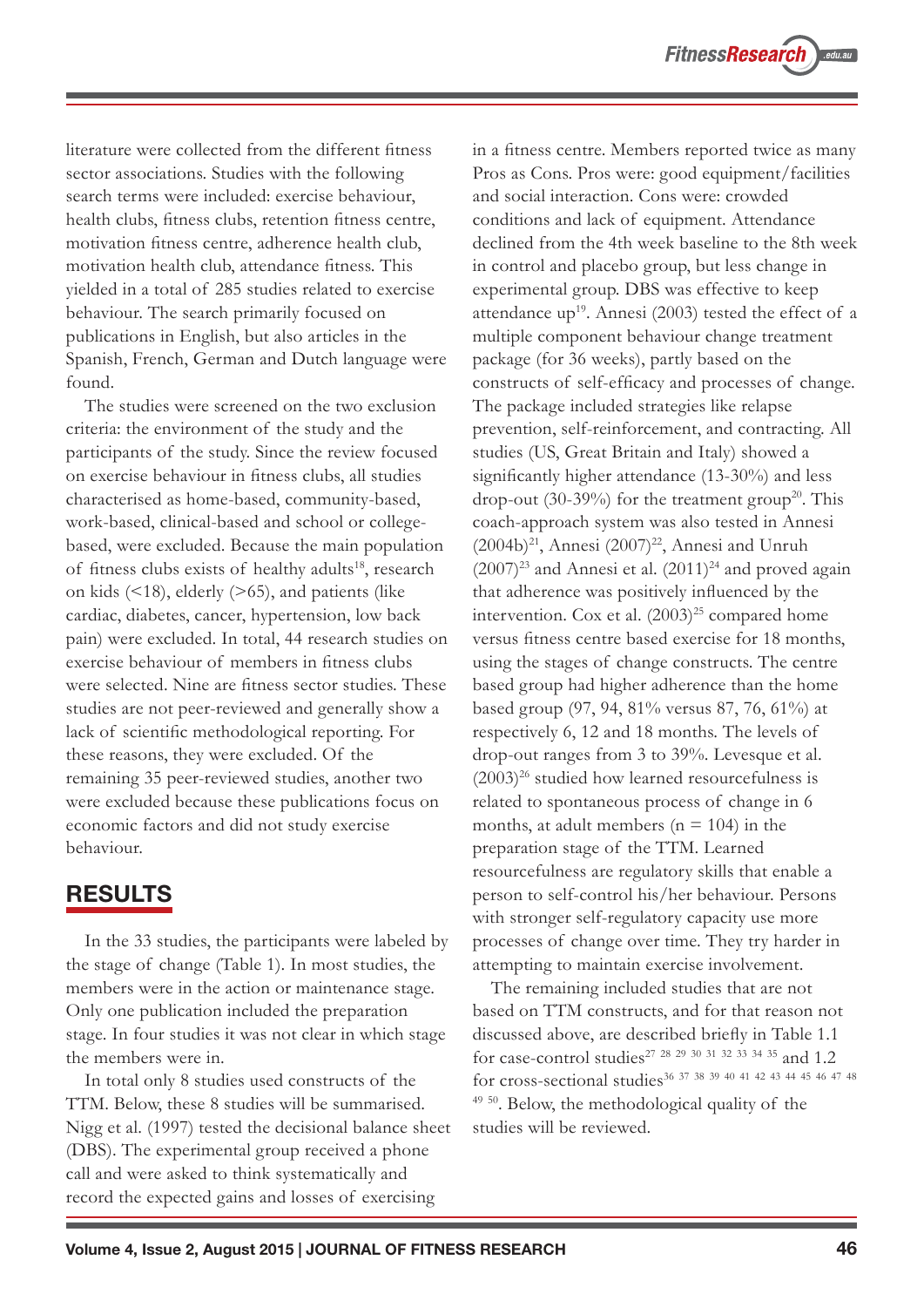|                                                                                                                                                                                                                                                                   | uipment on adherence and exercise-<br>Purpose | Virtual reality bike had highest adherence. 17<br>Conclusion                                                    | <b>Construct(s)</b><br>of TTM                  | change of<br><b>Stages of</b><br>members |
|-------------------------------------------------------------------------------------------------------------------------------------------------------------------------------------------------------------------------------------------------------------------|-----------------------------------------------|-----------------------------------------------------------------------------------------------------------------|------------------------------------------------|------------------------------------------|
| Test effects of virtually enhanced exercise eq<br>induced feeling                                                                                                                                                                                                 | states                                        | -43% non adherence                                                                                              | None.                                          | Action.                                  |
| month free membership if they would attend the facility at least 12 times in the<br>Test the effects of the reinforcement condition, were members could earn one<br>next month.                                                                                   |                                               | One month free membership increased<br>attendance with 17.2%                                                    | None.                                          | maintenance.<br>Action &                 |
| phone call and were asked to think systematically and record the expected gains<br>Test the effect of a decision balance sheet (DBS). Experimental group received a<br>and losses of exercising in a fitness center.                                              |                                               | DBS was effective to keep attendance up.                                                                        | Decisional<br>balance.                         | maintenance.<br>Action &                 |
| Test the effect of computer feedback that provided enhanced tracking, goal setting<br>& feedback, compared to standard exercise tracking & feedback.                                                                                                              |                                               | Computer feedback had higher attendance.<br>46 - 77% drop-out                                                   | None.                                          | maintenance.<br>Action &                 |
| Treatment group followed a program by an exercise professional in small groups<br>Test effects of minimal group promotion on cohesion & exercise adherence.<br>for 5 - 7 min, before and                                                                          | I after workout.                              | Minimal group promotion improves<br>attendance and prevents drop-out                                            | None.                                          | maintenance.<br>Action &                 |
| Test relationship between exercise professionals behavioural styles and clients<br>exercise adherence.                                                                                                                                                            |                                               | Note of author: study requires replication.                                                                     | None.                                          | maintenance.<br>Action &                 |
| motivation and adult's adherence to moderate aerobic exercise<br>Test relationships between changes in acute                                                                                                                                                      | exercise-induced feeling state, self-         | Low self-motivation group 25% of variance<br>in attendance was explained by scores on<br>feeling states         | None.                                          | Action.                                  |
| Test a goal-setting protocol for adherence to exercise in Italian adults.                                                                                                                                                                                         |                                               | Attendance& drop-out were better in goal-<br>setting group. 26 - 70% drop-out.                                  | None.                                          | maintenance.<br>Action &                 |
| weeks) in fitness facilities, like goal setting, relapse prevention, self-reinforcement,<br>Test the effect of a multiple component behaviour change treatment package (36<br>contracting.                                                                        |                                               | A behaviour change treatment package<br>is effective to improve attendance and<br>adherence.                    | Self-efficacy and<br>processes of<br>change.   | maintenance.<br>Action &                 |
| Test and compare home versus fitness center based exercise for 18 months.                                                                                                                                                                                         |                                               | Exercise adherence in fitness center is higher<br>than exercise adherence at home.                              | Stages of<br>change.                           | maintenance.<br>Action &                 |
| Test psychological improvement and exercise session attendance over 10 weeks<br>in formerly sedentary adults                                                                                                                                                      |                                               | significantly higher in group with reductions<br>Exercise session attendance rates were<br>on mood states.      | None.                                          | Action.                                  |
| Test change in body esteem factors and relationship with exercise session<br>attendance and check if age is a moderating factor in a 12 weeks program.                                                                                                            |                                               | motivates adherence in an exercise program.<br>Perceived progress in body build and health                      | None.                                          | Action.                                  |
| exercise counseling; computer feedback treatment and behavioural support. In the<br>Test three treatments to estimate their associations with drop-out: standard<br>computer feedback condition, a Fitlinxx system was used                                       |                                               | specialists in well equipped facilities the<br>Even under the guidance of exercise<br>drop-out rates were high. | Self-efficacy and<br>৳<br>processes<br>change. | maintenance.<br>Action &                 |
| 2004 and 2005.<br>Test an interpersonal counseling intervention                                                                                                                                                                                                   | named the coach approach, in 2003,            | counseling reduced by approximately one-<br>Drop-out rates with typical exercise<br>third.                      | Self-efficacy and<br>৳<br>processes<br>change. | maintenance<br>Action &                  |
| Test effects of the coach approach intervention on adherence to exercise in obese<br>women: assessing mediation of social cognitive theory factors, like physical<br>self-concept; exercise self-efficacy; total mood disturbance and body areas<br>satisfaction. |                                               | adherence to exercise in obese woman.<br>Coach approach intervention improved                                   | Self-efficacy and<br>đ<br>processes<br>change. | Action.                                  |

Table 1.1: Case-control Studies on Exercise Behaviour of Members in Fitness Clubs. Table 1.1: Case-control Studies on Exercise Behaviour of Members in Fitness Clubs.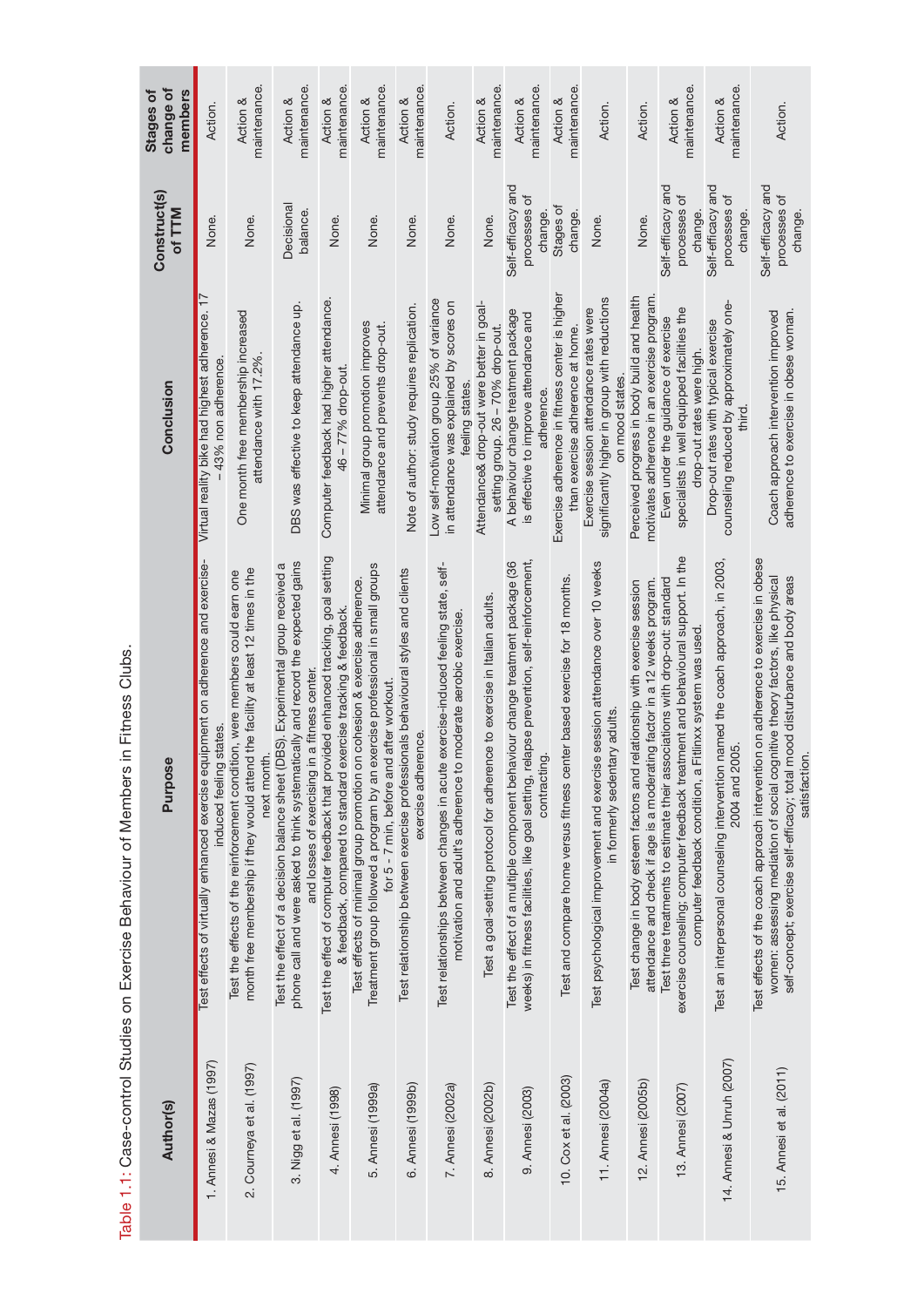| ,<br>)                               |
|--------------------------------------|
|                                      |
|                                      |
| <u>:</u>                             |
|                                      |
| צונטים ביוטים                        |
|                                      |
|                                      |
| $\frac{1}{2}$<br>こくらくもく              |
| )<br>)<br>)<br>)<br>،<br>}<br>}<br>i |
|                                      |
|                                      |

| change of<br>members<br><b>Stages of</b> | maintenance.<br>Action &                                                                                                                                       | maintenance.<br>Preparation,<br>action &                                                                                                                                                                  | maintenance.<br>Action &                                                                       | Action.                                                                                                                                                                   | Action.                                                                                                                                                                                                          | maintenance.<br>Action &                                                          | No info.                                                                            | No info.                                                                                                | No info.                                                             | No info.                                                                                                                      | maintenance.<br>Action &                                                                                                                            | maintenance.<br>Action &                                                                                             | maintenance.<br>Action &                                                                                                   | maintenance.<br>Action &                                                                                                                                                                           | Action.                                                                                                                  | maintenance.<br>Action &                                                                                                                                           | maintenance.<br>Action &                                                                                                                                                            | maintenance.<br>Action &                                                                                         |
|------------------------------------------|----------------------------------------------------------------------------------------------------------------------------------------------------------------|-----------------------------------------------------------------------------------------------------------------------------------------------------------------------------------------------------------|------------------------------------------------------------------------------------------------|---------------------------------------------------------------------------------------------------------------------------------------------------------------------------|------------------------------------------------------------------------------------------------------------------------------------------------------------------------------------------------------------------|-----------------------------------------------------------------------------------|-------------------------------------------------------------------------------------|---------------------------------------------------------------------------------------------------------|----------------------------------------------------------------------|-------------------------------------------------------------------------------------------------------------------------------|-----------------------------------------------------------------------------------------------------------------------------------------------------|----------------------------------------------------------------------------------------------------------------------|----------------------------------------------------------------------------------------------------------------------------|----------------------------------------------------------------------------------------------------------------------------------------------------------------------------------------------------|--------------------------------------------------------------------------------------------------------------------------|--------------------------------------------------------------------------------------------------------------------------------------------------------------------|-------------------------------------------------------------------------------------------------------------------------------------------------------------------------------------|------------------------------------------------------------------------------------------------------------------|
| Construct(s) of<br>TTM                   | None.                                                                                                                                                          | Stages of change<br>& processes of<br>change.                                                                                                                                                             | đ<br>Processes<br>change.                                                                      | None.                                                                                                                                                                     | None.                                                                                                                                                                                                            | None.                                                                             | None.                                                                               | None.                                                                                                   | None.                                                                | None.                                                                                                                         | None.                                                                                                                                               | None.                                                                                                                | None.                                                                                                                      | None.                                                                                                                                                                                              | None.                                                                                                                    | None.                                                                                                                                                              | None.                                                                                                                                                                               | None.                                                                                                            |
| Conclusion                               | Subjects over-predicted that they would visit<br>their fitness club again.                                                                                     | skills is associated with greater processes of<br>Greater tendency to use problem-solving<br>change use.                                                                                                  | Social cognitive theory is an effective basis<br>for analysing exercise behaviour.             | Positive feeling states improved adherence                                                                                                                                | Self-motivation is associated with<br>attendance.                                                                                                                                                                | Fitness trends are moving across cultures                                         | significant associated with levels of PA.<br>Having access to fitness facilities is | Significant relationships between exercise<br>participation and quality of life.                        | Extrovert persons are highly motivated to<br>attend fitness centers. | in terms of joining a club but motives and<br>Overall the fitness consumers are stable<br>programs have diversified in years. | (like weight control) can lead to poorer body<br>Exercise motivated by appearance reasons<br>image in woman.                                        | Relationship between class experience and<br>loyalty to instructor.                                                  | psychological and behavioural constructs<br>predictive of important exercise related<br>Modified involvement scale was not | significantly related to weight status, dietary<br>Length of the membership was not<br>behaviours of physical activity.                                                                            | Overweight and normal weight people did<br>not differ in their overall attitude towards<br>exercising in a fitness club. | commitment involved feeling in control: older<br>Age difference in factors related to<br>adults were less concerned.                                               | demographic characteristics of study<br>participants and reported quantity of<br>No significant association between<br>resistance training.                                         | No longer exercise involvement in members<br>with more positive body image and lower<br>social physique anxiety. |
| <b>Purpose</b>                           | To study the increase of fitness club attendance through self-prophecy. Non-using<br>members were called to ask (predict) if they would attend the club again. | To study how learned resourcefulness is related to spontaneous process of change<br>in 6 months. Learned resourcefulness are regulatory skills that enable a person to<br>self-control his/her behaviour. | To study relationship of social cognitive theory factors to exercise maintenance in<br>adults. | To study relations between changes in feeling states at moderate cardiovascular<br>exercise and two measures of adherence, testing principles of operant<br>conditioning. | To study relations of self-motivation, perceived physical condition, and exercise<br>induced changes in revitalization and exhaustion with attendance in woman<br>initiating a cardio vascular exercise regimen. | To study characteristics and exercise behaviour in an emerging market in the UAE. | To study fitness facilities for adults, differences in perceived access and usage.  | To study the influences of personality and motivation on exercise participation and<br>quality of life. | To study the relation between extroversion and leisure motivation.   | To study changes in consumer behaviour in fitness clubs, comparing two market<br>studies with a time span of 8 years.         | To study relations among exercise type, self-objectification and body image in the<br>fitness centre environment: the role of reasons for exercise. | To study leisure employees emotional expression and its effect on client<br>satisfaction with group fitness classes. | To study the predictive efficacy of the modified involvement scale (MIS)                                                   | index and correlates of behaviour change among short term (1 yr or less) and long<br>To study examined self-reported, physical activity, dietary behaviours, body mass<br>term $($ >1 yr) members. | To study attitudes of overweight and normal weight adults regarding exercise in a<br>fitness club.                       | To study individual and contextual factors that contribute to initial involvement and<br>sustained participation in fitnessclub. Membership across age and gender. | To study demographic characteristics and health self-determination (intrinsic or<br>extrinsic motivation) of fitness center participants to their levels of resistance<br>training. | and exercise adherence in fitness<br>sample<br>To study relationship between body image<br>centre exercising     |
| Author(s)                                | 16. Spangenberg (1997)                                                                                                                                         | 17. Levesque et al. (2003)                                                                                                                                                                                | 18. Annesi (2004b)                                                                             | 19. Annesi (2005a)                                                                                                                                                        | 20. Annesi (2005c)                                                                                                                                                                                               | 21. McKechnie et al. (2006)                                                       | 22. Kruger et al. (2007)                                                            | 23. Huang et al. (2007)                                                                                 | 24. Lin et al. (2007)                                                | 25. Wang et al. (2008)                                                                                                        | 26. Prichard & Tiggemann (2008)                                                                                                                     | 27. Collishaw et al. (2008)                                                                                          | 28. Vlachopoulos et al. (2008)                                                                                             | 29. Kaphingst et al. (2008)                                                                                                                                                                        | 30. Miller & Miller (2010)                                                                                               | 31. Mullen & Whaley (2010)                                                                                                                                         | 32. Kathrins & Turbow (2010)                                                                                                                                                        | 33. Jankauskiene & Mieziene (2011)                                                                               |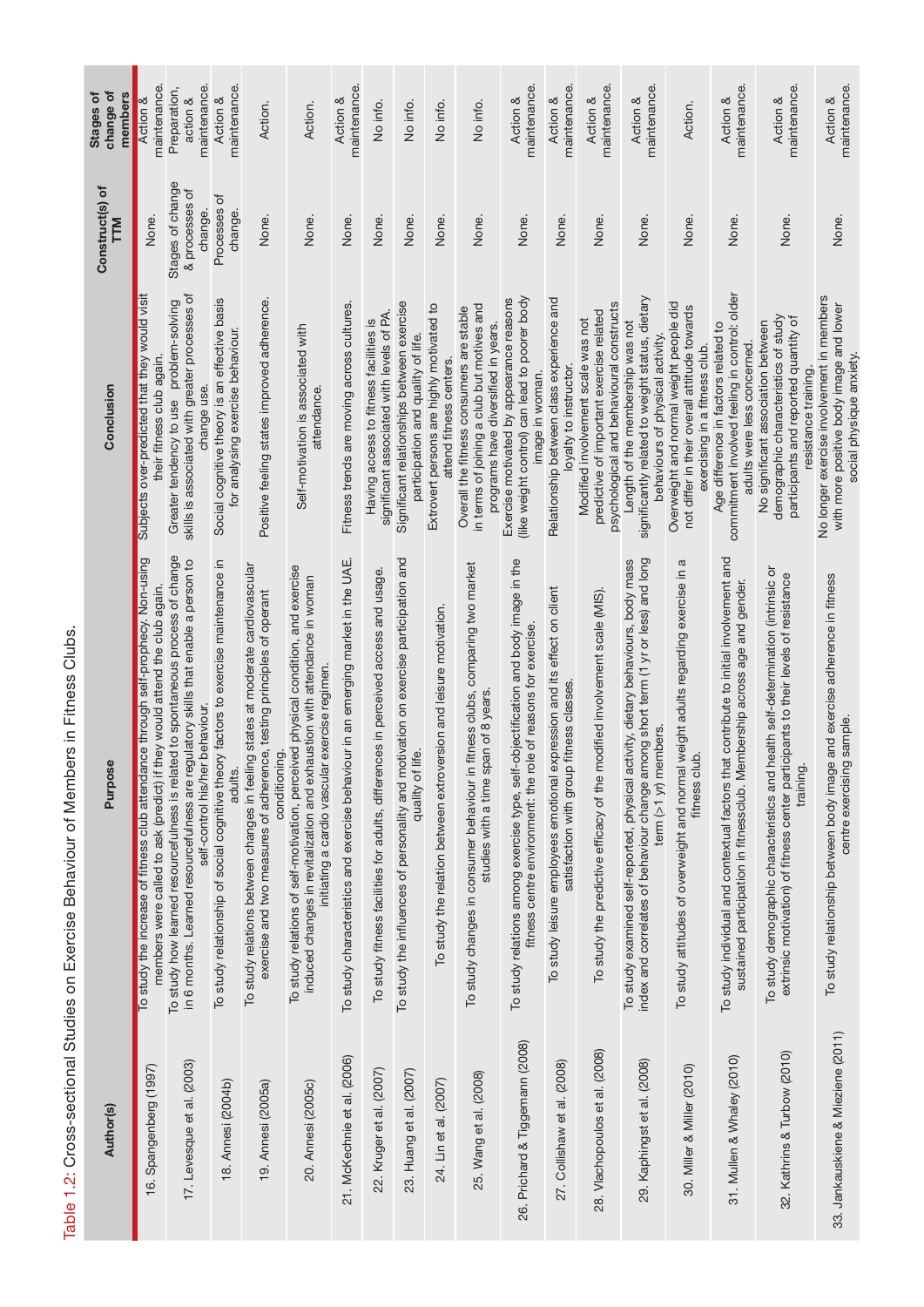#### **Quality of Studies**

Initially, the intention was to only review studies on exercise behaviour of members in fitness clubs that used the TTM model. However, because the amount is limited to only 8 all 33 studies were reviewed. The 33 studies use a wide variety of research designs. There are several ways to categorise research designs. In the field of PA and exercise, Dishman et al. (2013) define crosssectional, case control, cohort and randomised controlled trails (RCTs). Of the 33 studies, 18 are labeled as cross-sectional. Using the criteria of consort 201051, none of the studies can be labeled RCTs. The main issues that were lacking are: no detailed descriptions of the type of randomisation, implementation and blinding of the randomisation. Also, none of the studies could be qualified as cohort studies. The remaining studies are case control studies and for this reason the CASP (Critical Appraisal Skills Program) checklist was used to analyse the methodological quality<sup>52</sup>. The CASP tools comprise sections for assessing study validity, methodological quality, presentation of results and external validity. All 33 studies were fully read by two reviewers (exercise scientists). Both scored independently on the items in the checklist and produced their own evaluation. Initial interrater agreement on all studies was moderate (Cohen's Kappa  $= 0,559$ . Two weeks afterwards, the reviewers discussed the individual scores in a review session and reached 100% consensus. The end result of this methodological quality analysis is shown in Table 2, indicating that the overall quality of the included studies is considered low. Multiple studies lack essential methodological information or do not report these key elements. For example, in multiple studies cases were not recruited in an acceptable way, exposures were not accurately measured to minimise bias, and often confounding factors were not accounted for.

## **CONCLUSION AND DISCUSSION**

This paper is the first to systematically review exercise behaviour of members in fitness clubs. Although limited in quantity and quality, it can be concluded that the studies demonstrate promising results. In multiple studies the adoption and maintenance of exercise behaviour is significantly improved by factors related to self-efficacy, decisional balance and processes of change. The studies in Table 1 mainly tested exercise behaviour but the used definitions vary a lot. Spencer et al. (2006) states that the definition of exercise has been a subject of debate in recent years. How much exercise should a person do to be defined as an exerciser in the action or maintenance stage? And when is an exerciser labeled as relapsed? The selected studies used diverse interpretations so an overall conclusion is not possible. For future research, more consensus is needed. For example, Dishman et al. (2009)<sup>53</sup> use the US healthy people 2010 recommendations as a general guideline, which also can be applied to the population of members in fitness clubs.

In multiple publications in Table 1, two other perspectives on the stages of change come forward. The first is visiting the club in general, often denoted attendance. Usually fitness clubs register attendance but it is not always known if members exercise (for example, in many clubs members can also visit the sauna facility or play tennis) and what kind of exercise members perform (in terms of duration, frequency and type of exercise). A second perspective is labeling stages of change to the membership. If a member of a fitness club does not visit or exercise in the club anymore, this does not automatically lead to the termination of the membership. Fitness clubs have an unknown number of members that pay a membership fee but do not visit the club nor exercise in the fitness club. Little is known on the relationship between exercise behaviour and visiting the club or paying a membership. Future research should cover this kind of associations within this population.

Based on this systematic review, it can be concluded that research on exercise behaviour of members in fitness clubs is limited in quantity and quality. Not much is known on the applicability of the TTM to this population. The search had some limitations in the used search terms and the results are strongly influenced by one author with 15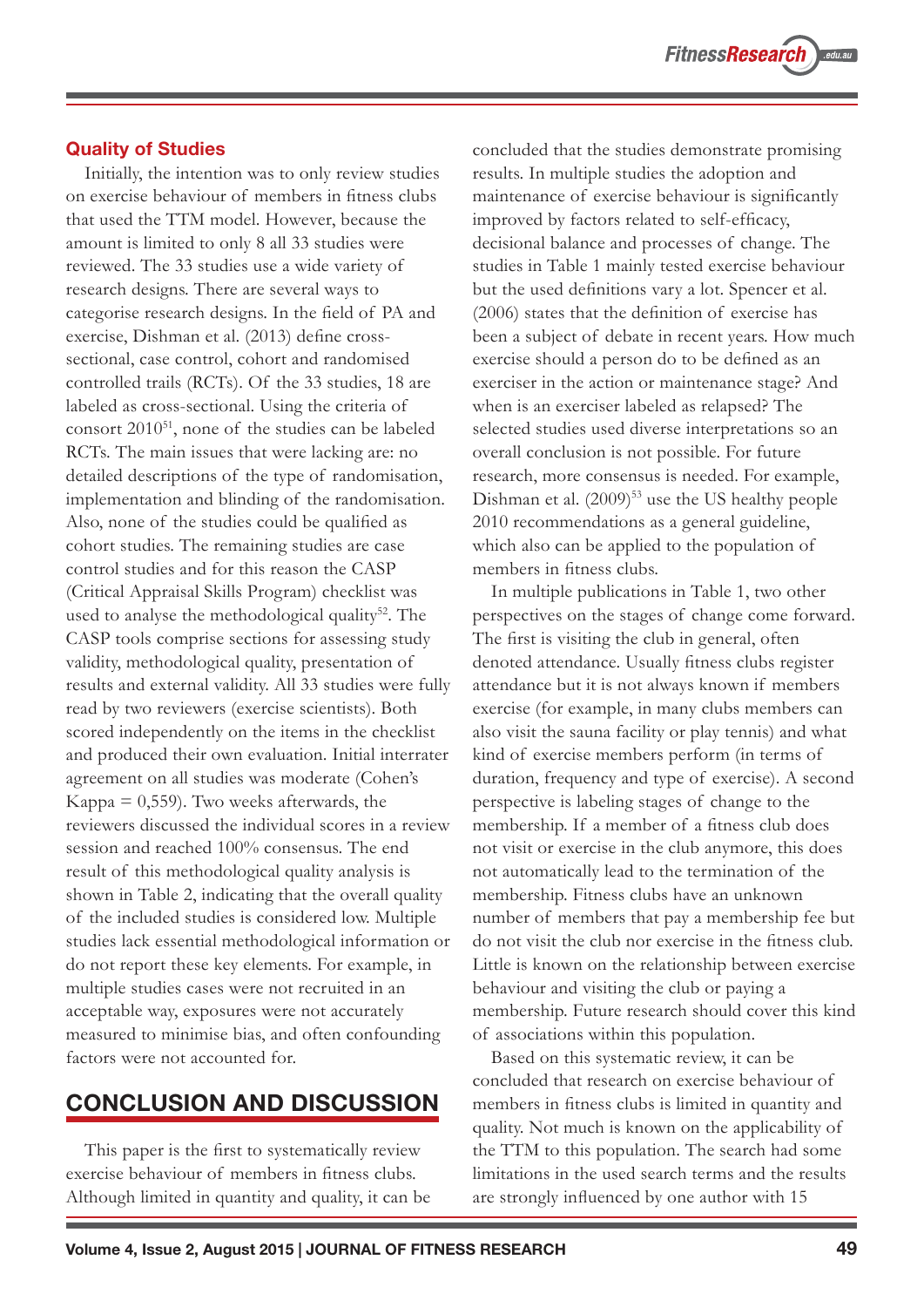**Study / CASP questions 1 2 3 4 5 6a 6b 7 8 9 10 11** 1. Annesi & Mazas (1997) YYYYYYYNNYNYNYY 2. Courneya et al. (1997) Y Y C C Y Y N Y Y Y C Y 3. Nigg et al. (1997) YYYYYYY NCNCCY 4. Annesi (1998) YYYYCNNYNYYC 5. Annesi (1999a) NCNNNYNCYNCY 6. Annesi (1999b) Y Y Y NA N Y N N N Y N C 7. Annesi (2002a) Y N Y NA Y Y N Y N Y Y N 8. Annesi (2002b) YYYYYYYY NY NNYY 9. Annesi (2003) YYYYYYYY Y X CYYYY 10. Cox et al. (2003) Y Y Y NA N Y N Y N Y N Y 11. Annesi (2004a) Y Y Y Y NA N Y N N N Y N Y 12. Annesi (2005b) Y Y N N Y Y N N Y Y N Y 13. Annesi (2007) Y Y N N Y Y N Y N Y C Y 14. Annesi & Unruh (2007) Y Y N N Y Y N N N Y Y C 15. Annesi et al. (2011) Y N Y Y Y Y N Y N Y N C 16. Spangenberg (1997) NCCCCYYYNYNNNCY 17. Levesque et al. (2003) Y Y Y NA N Y NCNNCY 18. Annesi (2004b) Y N Y NA N N N Y N N Y Y 19. Annesi (2005a) Y N Y NA N Y N N N Y C Y 20. Annesi (2005c) Y Y Y NA Y Y N Y N Y N Y 21. McKechnie et al. (2006) Y Y N NA N Y NNNNNN 22. Kruger et al. (2007) Y Y Y NA N Y N Y Y Y C C 23. Huang et al. (2007) The Secondary Secondary Secondary Secondary Secondary Secondary Secondary Secondary Secondary Secondary Secondary Secondary Secondary Secondary Secondary Secondary Secondary Secondary Secondary Seco 24. Lin et al. (2007) Y Y C NA Y N N N N N N C 25. Wang et al. (2008) N C N NA N N N N N N N C 26. Prichard & Tiggemann (2008) Y Y C NA N Y N Y Y Y N y 27. Collishaw et al. (2008) N N Y NA Y Y N N N Y C Y 28. Vlachopoulos (2008) Y Y Y NA N Y N Y N N N N 29. Kaphingst et al. (2008) Y Y Y Y NA N Y N N N C C N 30. Miller & Miller (2010) Y NY NANY NNNNCY 31. Mullen & Whaley (2010) Y Y Y NA N N N Y N C Y Y 32. Kathrins & Turbow (2010)  $\begin{array}{ccccc} \gamma & \gamma & \gamma & \mathsf{N} & \mathsf{N}\end{array}$  N NA N Y N Y N Y Y Y Y 33. Jankauskiene & Mieziene (2011) Y Y C NA N N N C N N C Y

Table 2: Methodological Quality of Studies Scored with CASP Checklist for Case-control Studies.

Note. Y = Yes, N = No, C = Cannot tell, NA = Not applicable. Explanation of numbers: 1.Did the study address a clearly focused issue? 2. Did the authors use an appropriate method to answer this question? 3. Were the cases recruited in an acceptable way? 4. Were the controls selected in an acceptable way? 5. Was the exposure measured accurately to minimise bias? 6a. Were confounding factors identified? 6b. Were confounding factors accounted for? 7. Were the results appropriately analysed? 8. Were the results precisely presented? 9. Are the results appropriately interpreted? 10. Are the results generalisable to a larger population? 11. Do the results of this study fit other evidence?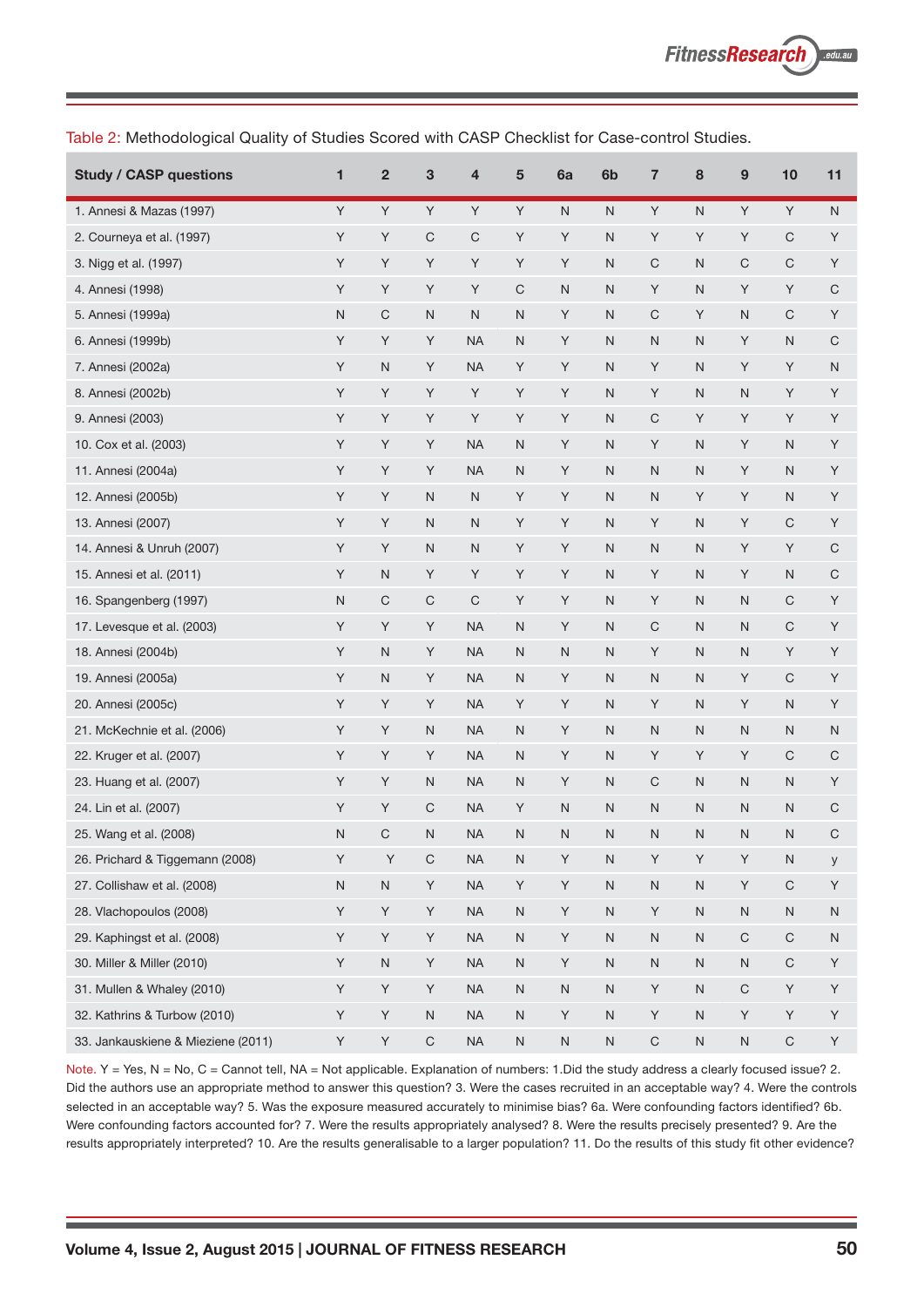studies included (Annesi). No studies were found on pre-contemplators and contemplators, and only one included the preparation stage. This leads to the conclusion that the TTM is hardly tested in this population. Future research is needed, starting with the core construct of the TTM, the stages of change. Finally, in addressing the population of fitness clubs, some additional comments can be made. The global fitness sector is a trendy environment. One characteristic of this is that new programs and services are introduced regularly. The American College of Sports Medicine<sup>54</sup> executed a survey on 2,600 fitness professionals to define the top 20 fitness trends. The study shows the top 10 programs which include personal training; core training; group personal training. None of the 33 studies in this systematic review investigated the adaption and maintenance of exercise behaviour of for example personal training or group fitness programs. This means that many topics are unclear like, how does personal training or group fitness programs effect members to progressively move in the stages of change? Or how does personal training effect the self-efficacy of members? These are important topics to evaluate to support members in fitness clubs. The same for some club related factors, like joining fees and payment method. Since the payment of a substantial membership fee is one of the specific characteristics of fitness clubs, future scientific research could measure the influence of this kind of mediating factors. Constructs of the TTM need to be tested on these specific characteristics in the population of members in fitness clubs to develop tailor made strategies and programs to support exercise behaviour and by that the long term health and fitness levels of the members.

## **PRACTICAL APPLICATION**

Fitness clubs have been growing globally since the eighties, offering exercise programs to approximately 140 million members worldwide in 2014. It seems positive that so many start an exercise program in a fitness club, but exercise adherence is low and drop-out rates are high.

People are paying to not to go to the gym<sup>55</sup>. In general, researchers show a lack of interest in this population and specific setting. Even when studies on other populations can be applied to exercise behaviour in fitness clubs, specific research in this context is needed to develop tailor made strategies and programs to increase exercise behaviour and ultimately the health and fitness levels of members. The transtheoretical model of behaviour change (TTM) is often used to understand changes in health related behaviour. The purpose of this review of literature was to study current TTM studies on exercise behaviour of this population to set a status quo and to develop a plan and program for future scientific research. Ultimately, this should lead to improved adoption and maintenance (adherence) of exercise behaviour in fitness clubs worldwide.

## **REFERENCES**

- 1. American College of Sports Medicine (2010). *ACSM's guidelines for exercise testing and prescription.* American College of Sports Medicine. 8<sup>th</sup> revised edition. Williams & Wilkins.
- 2. Dishman, R.K., Heath G.W., & Lee, I-M. (2013) *Physical activity epidemiology*. 2nd Edition. Human Kinetics Publishers, Champaign USA.
- 3. Buckworth J., Dishman, R.K., O'Conner, P.J., & Tomporowski, P.D. (2013). *Exercise Psychology,* 2nd Edition. Human Kinetics, Champaign, USA.
- 4. Baart de la Faille, M., Middelkamp, J., & Steenbergen, J. (2012). *The state of research in the global fitness industry*. BlackBox Publishers, the Netherlands.
- 5. Berger, B.G., Pargman, D., & Weinberg, R.S. (2002). *Foundations of exercise psychology*. Morgantown, WV: Fitness Information Technology.
- 6. Fallon, E.A., Hausenblas, H.A., & Nigg, C.R. (2005). The transtheoretical model and exercise adherence: examining construct associations in later stages of change. *Psychology of Sport and Exercise*, *6*(6), 629-641.
- 7. Marshall, S. J., & Biddle, S. J. H. (2001). The transtheoretical model of behaviour change: A meta-analysis of application to physical activity and exercise. *Annals of Behavioural Medicine, 23,* 229-291.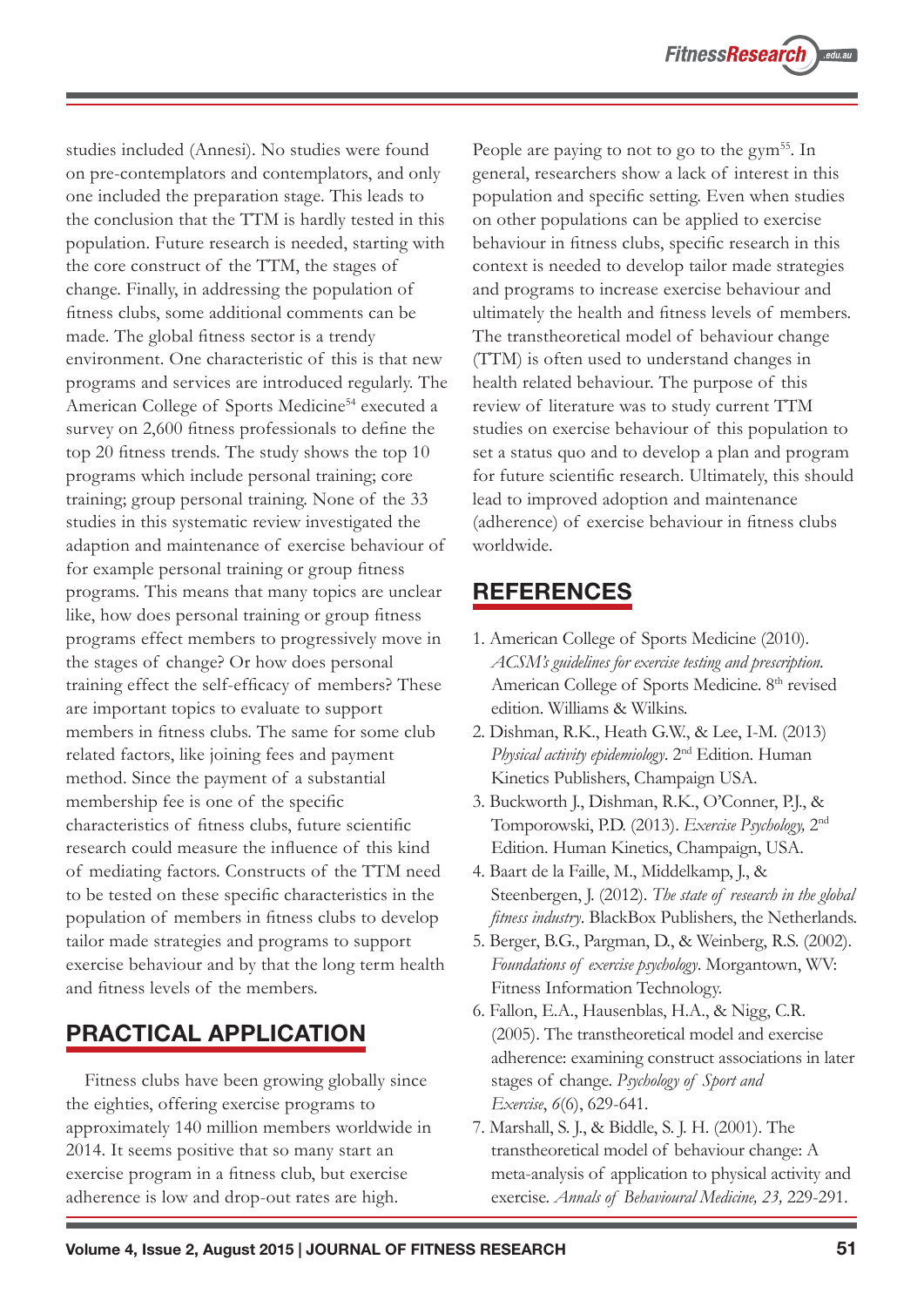8. Spencer, L., Adams, T. B., Malone, S., Roy, L., & Yost, E. (2006). Applying the transtheoretical model to exercise: a systematic and comprehensive review of the literature. *Health promotion practice*, *7*(4), 428-443.

9. Prochaska, J., & Marcus, B. (1994). The transtheoretical model: applications to exercise. Dishman R.K. ed. (1994) *Advances in exercise adherence*. Human Kinetics, Illinois, 161 - 180.

10. Bandura, A. (1997). *Self-efficacy: The exercise of control*. New York: Freeman.

11. Dishman, R. K., Jackson, A. S., & Bray, M. S. (2010). Validity of processes of change in physical activity among college students in the TIGER study. *Annals of Behavioural Medicine*, *40*(2), 164-175.

12. Reed, G.R. (2001). Adherence to exercise and the transtheoretical model of behaviour change. In: Bull, S. (Ed.) (2001) *Adherence issues in sport and exercise*, 19 – 45.

13. Dishman, R. K., Vandenberg, R. J., Motl, R. W., & Nigg, C. R. (2010). Using constructs of the transtheoretical model to predict classes of change in regular physical activity: a multi-ethnic longitudinal cohort study. *Annals of Behavioural Medicine*, *40*(2), 150-163.

14. IHRSA (2012). Profiles of success. International Health Racquet and Sportsclub Association, Boston.

15. IHRSA (2014). *The IHRSA Global Report 2014*. International Health Racquet and Sportsclub Association, Boston.

16. IHRSA (2010). *The 2010 European Health Club Report*. International Health Racquet and Sportsclub Association, Boston.

17. Rutgers, H. (2012). Market Size and Statistics. In: Baart de la Faille, M., Middelkamp, J., & Steenbergen, J. (2012). *The state of research in the global fitness industry*. BlackBox Publishers, the Netherlands.

18. Baart de la Faille, M. & Middelkamp, J. (2012). Member profiles. In: Baart de la Faille, M., Middelkamp, J., & Steenbergen, J. (2012). *The state of research in the global fitness industry*. BlackBox Publishers, the Netherlands.

19. Nigg, C.R., Courneya, K.S., & Estabrooks, P.A. (1997). Maintaining attendance at a fitness center: an application of the decision balance sheet.

*Behavioural medicine*, 23: 130 – 137.

20. Annesi, J.J. (2003). Effects of a Cognitive Behavioural Treatment Package on Exercise Attendance and Drop-Out in Fitness Centers. *European Journal of Sport Science*, 3 (2): 1 - 16.

21. Annesi, J.J. (2004b). Relationship of social cognitive theory factors to exercise maintenance in adults. *Perceptual and Motor Skills*, 99: 142-148.

22. Annesi, J.J. (2007). Effects of computer feedback and behavioural support protocol on dropout from a newly initiated exercise program. *Perceptual and Motor Skills*, 105: 55 – 66.

- 23. Annesi, J.J., & Unruh, J.L. (2007). Effects of the coach approach intervention on drop-out rates among adults initiating exercise programs at nine YMCA's over three years. *Perceptual and Motor Skills*,  $104: 459 - 466.$
- 24. Annesi J.J., Unruh, J.L., Marti, C.N., Gorjala, S., & Tennant, G. (2011). Effects of the coach approach intervention on adherence to exercise in obese women: assessing mediation of social cognitive theory factors. *Research Quarterly for Exercise and Sport*, 82 $(1): 99 - 108.$
- 25. Cox, K.L., Burke, V., Gorely, T.J., Beilin, L.J., & Puddey, B. (2003). Controlled comparison of retention and adherence in home- versus centreinitiated exercise interventions in woman ages 40-65 years: the SWEAT study (sedentary woman exercise adherence trail). *Preventive Medicine*, 36: 17 - 29.
- 26. Levesque, L., Gauvin, L., & Desharnais, R. (2003). Maintaining exercise involvement: the role of learned resourcefulness in process of change. *Psychology of Sport and Exercise*, 4: 237 – 253.

27. Annesi, J.J., & Mazas, J. (1997). Effects of virtual reality-enhanced exercise equipment on adherence and exercise-induced feeling states. *Perceptual and Motor Skills*, 85: 835 - 844.

28. Courneya, K.S., Estabrooks, P.A., & Nigg, C.R. (1997). A simple reinforcement strategy for increasing attendance at a fitness facility. *Health Education and Behaviour,* 24(6): 708 - 715.

29. Annesi, J.J. (1998). Effects of computer feedback on Adherence to Exercise. *Perceptual and Motor Skills*, 87: 723 - 730.

30. Annesi, J.J. (1999a). Effects of minimal group promotion on cohesion and exercise adherence.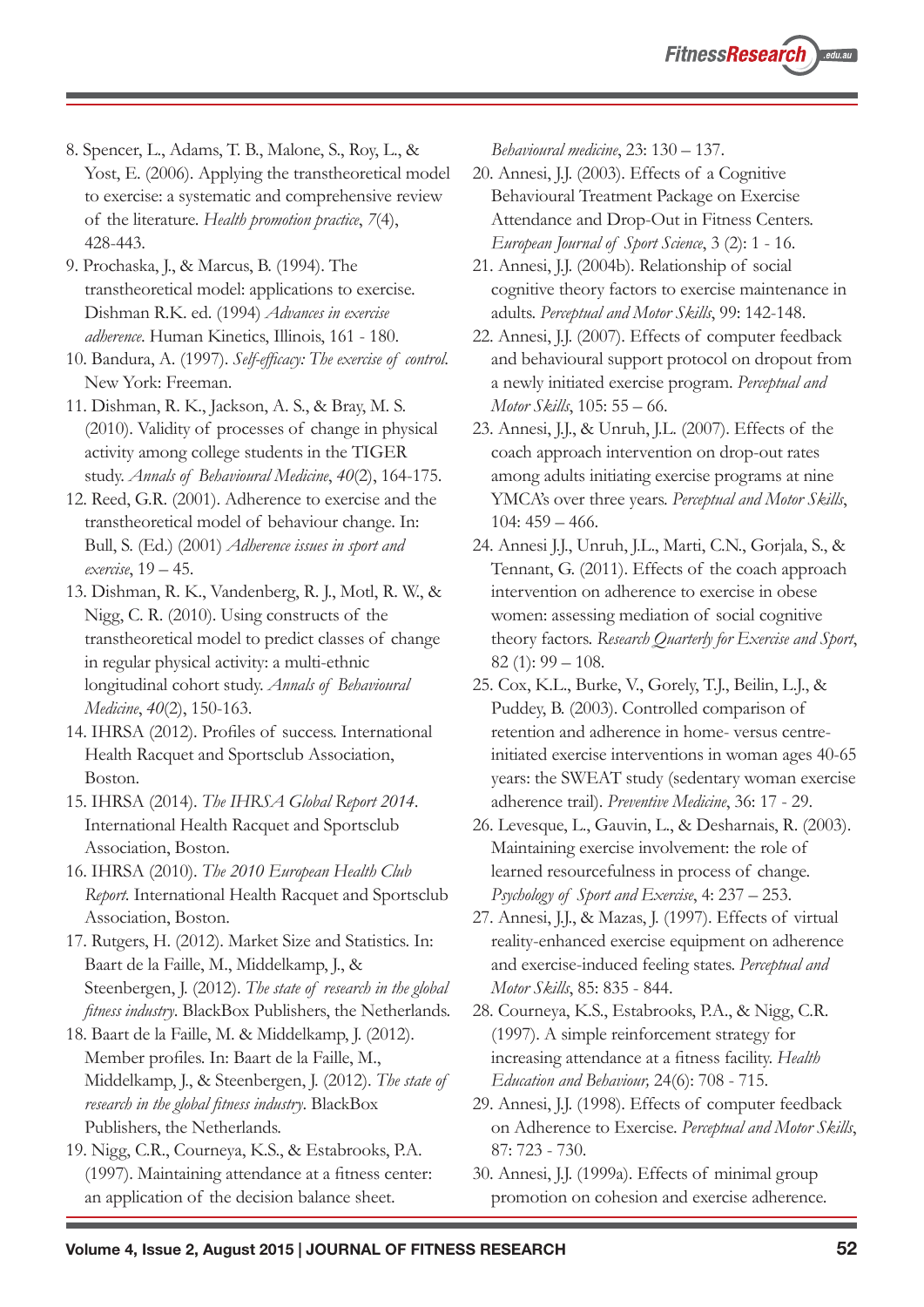*Small group research*, 30 (5): 542-557.

- 31. Annesi, J.J. (1999b). Relationship between exercise professionals' behavioural styles and client's adherence to exercise. *Perceptual and Motor Skills,* 89: 597 - 604.
- 32. Annesi, J.J. (2002a). Relationship between changes in acute exercise-induced feeling states, selfmotivation, and adults' adherence to moderate aerobic exercise. *Perceptual and Motor Skills*, 94: 425-439.
- 33. Annesi, J.J. (2002b). Goal-setting protocol in adherence to exercise by Italian adults. *Perceptual and Motor Skills,* 94: 453 - 458.
- 34. Annesi, J.J. (2004a). Psychological improvement is associated with exercise session attendance over 10 weeks in formerly sedentary adults. *European Journal of Sport Science,* 4 (2): 1 – 10.
- 35. Annesi, J.J. (2005b). Relations of body esteem factors with exercise session attendance in woman initiating a physical activity program. *Perceptual and Motor Skills*, 100: 995 – 1003.
- 36. Spangenberg, E. (1997). Increasing health club attendance through self-prophecy. *Marketing Letters*,  $8(1): 23 - 31.$
- 37. Annesi, J.J. (2005a). Relationship between beforeto-after-exercise feeling state changes and exercise session attendance over 14 weeks: Testing principles of Operant Conditioning. *European Journal of Sport Science*, 5(4): 159 – 163.
- 38. Annesi, J.J. (2005c). Relations of self-motivation, perceived physical condition, and exercise induced changes in revitalization and exhaustion with attendance in woman initiating a cardio vascular exercise regimen. *Women and Health*, 42(3): 77 – 93.
- 39. McKechnie, D.S., Grant, J., Shabbir, F., & Ganesh, P. (2006). The fitness trend moves east: emerging market demand in the UAE. *European Sport Management Quarterly*, 6 (3): 289 – 305.
- 40. Kruger, J., Carlson, S.A., & Kohl, H.W. (2007). Fitness facilities for adults: differences in perceived access and usage. *American Journal of Preventive Medicine*, 32: 500 - 505.
- 41. Huang, C.H., Lee, L.Y., & Chang, M.L. (2007). The influences of personality and motivation on exercise participation and quality of life. *Social Behaviour and Personality*, 35(9): 1189 – 1210.
- 42. Lin, J.Y.C., Chen, L.S.L., Wang, E.S.T., & Cheng, J.M.S. (2007). The relationship between extroversion and leisure motivation: evidence from fitness center participation. *Social Behaviour and Personality*, 35(10): 1317 – 1322.
- 43. Wang B., Wu, C., & Quan, W. (2008). Changes in consumer's behaviour at fitness clubs among Chinese urban residents. *Asian Social Science*, 4 (10):  $106 - 110.$
- 44. Prichard, I., & Tiggemann, M. (2008). Relations among exercise type, self-objectification and body image in the fitness centre environment: the role of reasons for exercise. *Psychology of Sport and Exercise*,  $9: 855 - 866.$
- 45. Collishaw, M.A., Dyer, L., & Boies, K. (2008). The authenticity of positive emotional displays: client responses to leisure service employees. *Journal of Leisure Research*, 40(1): 23 – 46.
- 46. Vlachopoulos, S.P., Theodorakis, N.D., & Kyle, G.T. (2008). Assessing exercise involvement among participants in health and fitness centers. *European Sport Management Quarterly*, 8(3): 289 – 304.
- 47. Kaphingst, K.A., Bennett, G.G., Sorensen, G., Kaphingst, K.M., O'Neil, A.E., & McInnis, K. (2007). Body mass index, physical activity, and dietary behaviours among members of an urban community fitness center: a questionnaire survey. *BMC Public Health*, 7 (181).
- 48. Mullen, S.P., & Whaley, D.E. (2010). Age, gender, and fitness club membership: factors related to initial involvement and sustained participation. *IJSEP,* 8: 24 - 35.
- 49. Kathrins, B.P., & Turbow, D.J. (2010). Motivation of fitness center participants towards resistance training. *Journal of Strength and Conditioning Research*, 24: 2483 - 2490.
- 50. Jankauskiene, R., and Mieziene, B. (2011). The relationship between body image and exercise adherence in fitness centre exercising sample. *Sportas,* 1(80): 36 - 41.
- 51. Moher, D., Hopewell, S., Schulz, K.F., Montori, V., Gøtzsche, P.C., Devereaux, P.J., Elbourne, D., Egger, M., & Altman, D.G. (2010). CONSORT 2010 Explanation and elaboration: updated guidelines for reporting parallel group randomized trials, *BMJ,* 1 – 28.